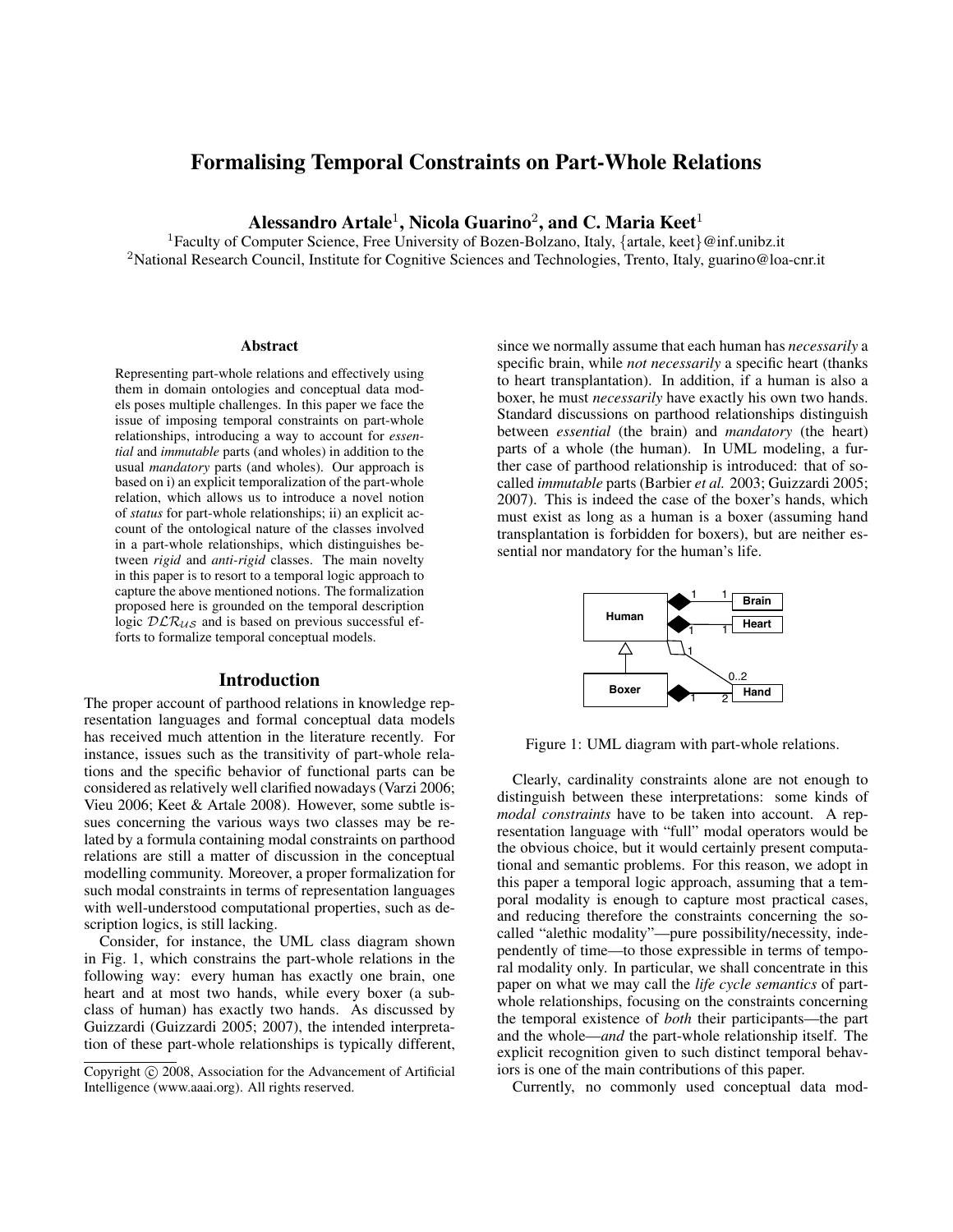elling language, such as UML and EER (Extended Entity-Relationship), is explicitly tailored to account for these distinctions, although efforts in this direction pointed out useful modeling patterns and clarified some expressivity requirements (Artale *et al.* 1996; Barbier *et al.* 2003; Guizzardi 2005; 2007; Keet 2006; Motschnig-Pitrik & Kaasboll 1999). In this paper we focus in particular on the formal clarification of the notions of mandatory, essential and immutable parts when used in conceptual models. The formalization proposed here is grounded on the temporal description logic  $DLR_{US}$  and is based on previous efforts to formalize temporal conceptual models. Namely, we rely on a previous work to define the temporal EER model  $\mathcal{ER}_{VT}$  that can be fully captured with  $DLR_{US}$  (Artale *et al.* 2002; Artale, Franconi, & Mandreoli 2003; Artale, Parent, & Spaccapietra 2007). The choice of using  $DLR_{US}$  is motivated by its ability to logically reconstruct and extend representational tools such as object-oriented and conceptual data models, framebased and web ontology languages (Berardi, Calvanese, & De Giacomo 2005; Calvanese, Lenzerini, & Nardi 1999; Horrocks, Patel-Schneider, & van Harmelen 2003). In particular, we will show that  $DLR_{US}$  has the expressivity required to formalize the above mentioned distinctions, while being able, at the same time, to capture two relevant notions like the rigidity properties of a class (Guarino & Welty 2000; Welty & Andersen 2005) and the (newly introduced) notion of status for relations. Concerning the use of automated reasoning services to check quality properties of a conceptual model we have to remember here that  $DLR_{US}$  is an undecidable language (Artale *et al.* 2002). A promising direction is to resort to the a weaker but decidable temporal DL, TDL-Lite (first results appeared in (Artale *et al.* 2007)), that temporally extends the computationally simpler DL-Lite with both temporal roles and concepts. It will be part of our further work to investigate the expressive power of TDL-Lite to capture temporal conceptual models.

In the remainder of this paper, we first discuss the notions of essential, immutable and mandatory parts exemplified by means of the running example. We then analyse related works on temporal part-whole relations and provide an overview of the description logic  $DLR_{US}$ . We proceed by introducing and formalising the notion of status for relations, and then we show how axioms in  $DLR_{US}$  capture the distinction between rigid and anti-rigid classes. The main section of the paper deals with the constraints on parts, wholes, and part-whole relations, proving that our formalism easily captures mandatory, essential, and immutable parts (and wholes). We close with conclusions and future work.

# Preliminaries on essential, immutable and mandatory parts

Considering the conceptual model of Fig. 1, we would like to distinguish between the brain, which we assume to be an essential part of a human, the heart, which we assume to be a mandatory part for humans, and the two hands, which we assume to be immutable parts of every boxer.

The distinction between essential and mandatory parts can be explained in terms of a *specific* vs. *generic* dependence relationship between the class that describes the whole and the one that describes the part—denoted in the following as Whole and Part, respectively. Mandatory parts express a *generic* dependence relationship in the sense that, although a part of a certain kind must be always present when the whole exists, the particular part can be different at different moments of time (namely the part can be replaced, as in the human's heart example). On the other hand, essential parts express a *specific* dependence relationship, that is, the whole must be always associated with the very same part—i.e., the part must be the same along the entire lifetime of the whole.

If we assume that Whole is *rigid* (Guarino & Welty 2000; Welty  $&$  Andersen 2005) (that is, if something is a Whole, then it is a Whole forever), then the distinction between essential and mandatory parts—corresponding to the distinction between specific and generic dependence—is enough to capture all the useful parthood behaviors.

If Whole is *not rigid*, however, it is useful to introduce a further notion, a kind of weaker version of 'essential part': the notion of *immutable part*. Immutable parts, like essential parts, are bound to the instances of Whole by a *specific* dependence relationship. However, this relationship does not hold necessarily through the whole life of such individuals, but only as long as they are instances of the class Whole. Immutable parts are therefore only *conditionally* essential *for being a Whole*, but not essential *tout court*. For this reason, immutable parts might also be called *conditionally essential parts*. Consider again the class Boxer in Fig. 1, which we assume to be not rigid (indeed, anti-rigid). Every boxer must not only have exactly two hands, but he must have *his own* hands: if he does not, then he ceases to be a boxer, while still being a human. In this case, having two (specific) hands as parts is conditionally essential for being a boxer. If, on the other hand, boxing regulations allow for substitution of hands (be it by hand transplantation or protheses), then having *some* hands is just mandatory for the boxer. In sum, what we need to account for is another kind of constraint for the parthood relationship that only holds for the time the Whole property holds. As we shall see, this will be formalized by introducing a "guard" condition in the definition for specific dependence which will lead to the notion of *conditionally essential* parts (and, in analogy, conditionally essential wholes).

## Temporal part-whole relations: Related works

Given that our focus is on temporal modality, let us briefly discuss related works on temporal part-whole relations. The most straightforward, yet also limited, way to temporalize part-whole relations is to turn a part-of predicate from a binary into a ternary relation, such that we have  $p$  part of w at time t:  $part\_of(p, w, t)$ . To the best of our knowledge, almost all current temporalizations of parthood take this approach (Bittner & Donnelly 2007; Masolo *et al.* 2003; Smith *et al.* 2005)<sup>1</sup>, but do not go further to take advantage of a temporal knowledge representation language. An ex-

<sup>1</sup>We focus here on temporal parts of objects (i.e., *endurants* in DOLCE). Neither parts of events nor parts of 4-dimensional entities (Hawley 2004) are considered here.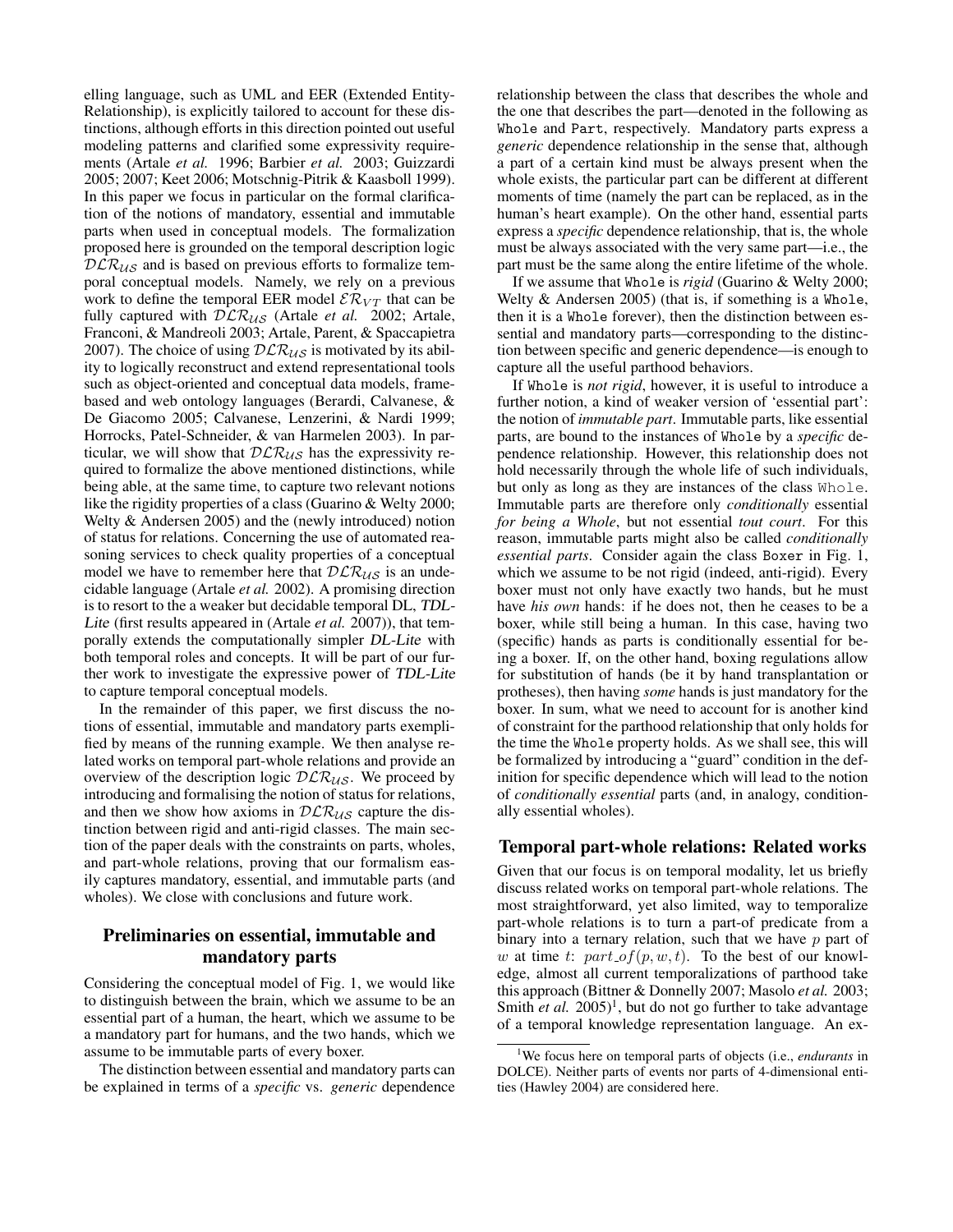ception is (Barbier *et al.* 2003), where life-time dependencies are represented in UML class diagrams by introducing an oclUndefined observer function to "assert that all parts of result do not exist before (@pre)" the creation of the whole instance w. Barbier and colleagues also tried a representation of immutability, which, however, remained an open problem due to the lack of a full implementation of temporal UML. In addition, (Barbier *et al.* 2003) discussed nine basic life-cycle cases, obtained by fixing the lifespan of the Whole and varying the lifespan of the Part. Clearly, one can consider further cases corresponding to the opposite perspective, obtained by fixing the part's lifespan, and assessing its temporal relationships with the whole's lifespan (see also Fig. 5). This may sound as a simple inverse, but we shall see in the following sections that these two views require distinct constrains.

Regarding the ternary temporal part-whole relation, we have, for instance, Bittner and Donnelly's "temporal mereology" (Bittner & Donnelly 2007), which was developed to deal with "portions of stuff", i.e., to deal with amounts of matter, such as gold, and mixtures, such as lemonade, varying in time.

Formalizing temporal aspects by limiting oneself to ad hoc ternary part-whole relations runs into rather complicated formalizations. On the contrary, well-defined temporal logics—and those applied to temporal conceptual data modeling in particular—can hide at least some of the details, therefore enhancing understandability and (re)usability of conceptual models both for the modeler and the domain expert. This is the reason why we adopt in this paper a well-studied temporal description logic,  $DLR_{US}$ , which is already used to model temporal conceptual models (see the  $\mathcal{ER}_{VT}$  language in (Artale, Franconi, & Mandreoli 2003; Artale, Parent, & Spaccapietra 2007)), and we will show how it enables us to model essential, immutable, and mandatory parts and wholes in a precise and clear way.

## The temporal Description Logic  $DLR_{US}$

The temporal description logic  $DLR_{US}$  (Artale *et al.* 2002) combines the propositional temporal logic with *Since* and *Until* operators with the (non-temporal) description logic  $DLR$  (Calvanese & De Giacomo 2003), which serves as common foundational language for various conceptual data modeling languages (Calvanese, Lenzerini, & Nardi 1999).  $DLR_{US}$  can be regarded as an expressive fragment of the first-order temporal logic L<sup>{since, until}</sup> (Chomicki & Toman 1998; Hodgkinson, Wolter, & Zakharyaschev 1999; Gabbay *et al.* 2003).

The basic syntactical types of  $DLR_{US}$  are *classes* and *n*ary *relations* ( $n \geq 2$ ). Starting from a set of *atomic classes* (denoted by CN), a set of *atomic relations* (denoted by RN), and a set of *role symbols* (denoted by U), we can define inductively (complex) class and relation expressions (see upper part of Fig. 2), where the binary constructors ( $\sqcap$ ,  $\sqcup$ ,  $\mathcal{U}$ ,  $\mathcal{S}$ ) are applied to relations of the same arity,  $i, j, k, n$  are natural numbers,  $i \leq n$ , j does not exceed the arity of R, and all the Boolean constructors are available for both class and relation expressions. The selection expression  $U_i/n$  : C denotes an *n*-ary relation whose *i*-th argument ( $i \leq n$ ), named  $U_i$ , is of type C. If it is clear from the context, we omit n and write  $(U_i : C)$ . The projection expression  $\exists^{\leq k} [U_j]R$  is a generalisation with cardinalities of the projection operator over argument  $U_j$  of relation R; the classical projection is ∃ $\geq$ <sup>1</sup> $[U_j]R$ .

The model-theoretic semantics of  $DLR_{US}$  assumes a flow of time  $\mathcal{T} = \langle \mathcal{T}_p, \langle \rangle$ , where  $\mathcal{T}_p$  is a set of time points and  $\lt$  a binary precedence relation on  $\mathcal{T}_p$ , assumed to be isomorphic to  $\langle \mathbb{Z}, \langle \rangle$ . The language of  $\hat{DLR}_{\mathcal{US}}$  is interpreted in *temporal models* over  $\overline{T}$ , which are triples of the form  $\mathcal{I} = \langle \mathcal{T}, \Delta^{\mathcal{I}}, \mathcal{I}^{(t)} \rangle$ , where  $\Delta^{\mathcal{I}}$  is non-empty set of objects (the *domain* of *T*) and  $\cdot^{T(t)}$  an *interpretation function*. Since the domain,  $\Delta^{\mathcal{I}}$ , is time independent, we assume here the so called *constant domain assumption* with *rigid designator*—i.e., an instance is *always* present in the interpretation domain and it identifies the same instance at different points in time. The interpretation function is such that, for every  $t \in \mathcal{T}$  (a shortcut for  $t \in \mathcal{T}_p$ ), every class C, and every *n*-ary relation R, we have  $C^{\mathcal{I}(t)} \subseteq \Delta^{\mathcal{I}}$  and  $R^{\mathcal{I}(t)} \subseteq (\Delta^{\mathcal{I}})^n$ . The semantics of class and relation expressions is defined in the lower part of Fig. 2, where  $(u, v) = \{w \in \mathcal{T} \mid u < w < v\}.$ For classes, the temporal operators  $\diamond^+$  (some time in the future),  $\oplus$  (at the next moment), and their past counterparts can be defined via U and S:  $\diamond^+C \equiv \top U C$ ,  $\oplus C \equiv \bot U C$ , etc. The operators  $\Box^+$  (always in the future) and  $\Box^-$  (always in the past) are the duals of  $\diamond^+$  (some time in the future) and  $\diamond$ <sup>-</sup> (some time in the past), respectively, i.e.,  $\Box$ <sup>+</sup>C  $\equiv$  $\neg \Diamond^+ \neg C$  and  $\Box^- C \equiv \neg \Diamond^- \neg C$ , for both classes and relations. The operators  $\diamond^*$  (at some moment) and its dual  $\Box^*$ (at all moments) can be defined for both classes and relations as  $\Diamond^*C \equiv C \sqcup \Diamond^+ C \sqcup \Diamond^-C$  and  $\Box^*C \equiv C \sqcap \Box^+ C \sqcap \Box^-C$ , respectively.

A *knowledge base* is a finite set  $\Sigma$  of  $DLR_{US}$  axioms of the form  $C_1 \subseteq C_2$  and  $R_1 \subseteq R_2$ , with  $R_1$  and  $R_2$  being relations of the same arity. An interpretation  $\mathcal I$  satisfies  $C_1 \sqsubseteq C_2$  ( $R_1 \sqsubseteq R_2$ ) if and only if the interpretation of  $C_1$  $(R_1)$  is included in the interpretation of  $C_2$   $(R_2)$  at *all time*, i.e.,  $C_1^{\mathcal{I}(t)} \subseteq C_2^{\mathcal{I}(t)}$   $(R_1^{\mathcal{I}(t)} \subseteq R_2^{\mathcal{I}(t)})$ , for all  $t \in \mathcal{T}$ . Thus,  $DLR_{US}$  axioms have a global reading. To see examples on how a  $DLR_{US}$  knowledge base looks like we refer to the following sections where examples are provided.

## Status Relations and Rigid Classes

The formalization of essential and immutable parts is based on two preliminary notions that will be introduced in this section: the original contribution of *status relations* and the distinction between *rigid* and *anti-rigid* classes.

## Status relations

*Status relations* extend the notion of *status classes* (Spaccapietra, Parent, & Zimanyi 1998; Etzion, Gal, & Segev 1998) to statuses for relations. Status classes—already formalized in  $DLR_{US}$  in (Artale, Parent, & Spaccapietra 2007)—constrain the evolution of an instance's membership in a class along its lifespan. According to (Spaccapietra, Parent, & Zimanyi 1998; Artale, Parent, & Spaccapietra 2007),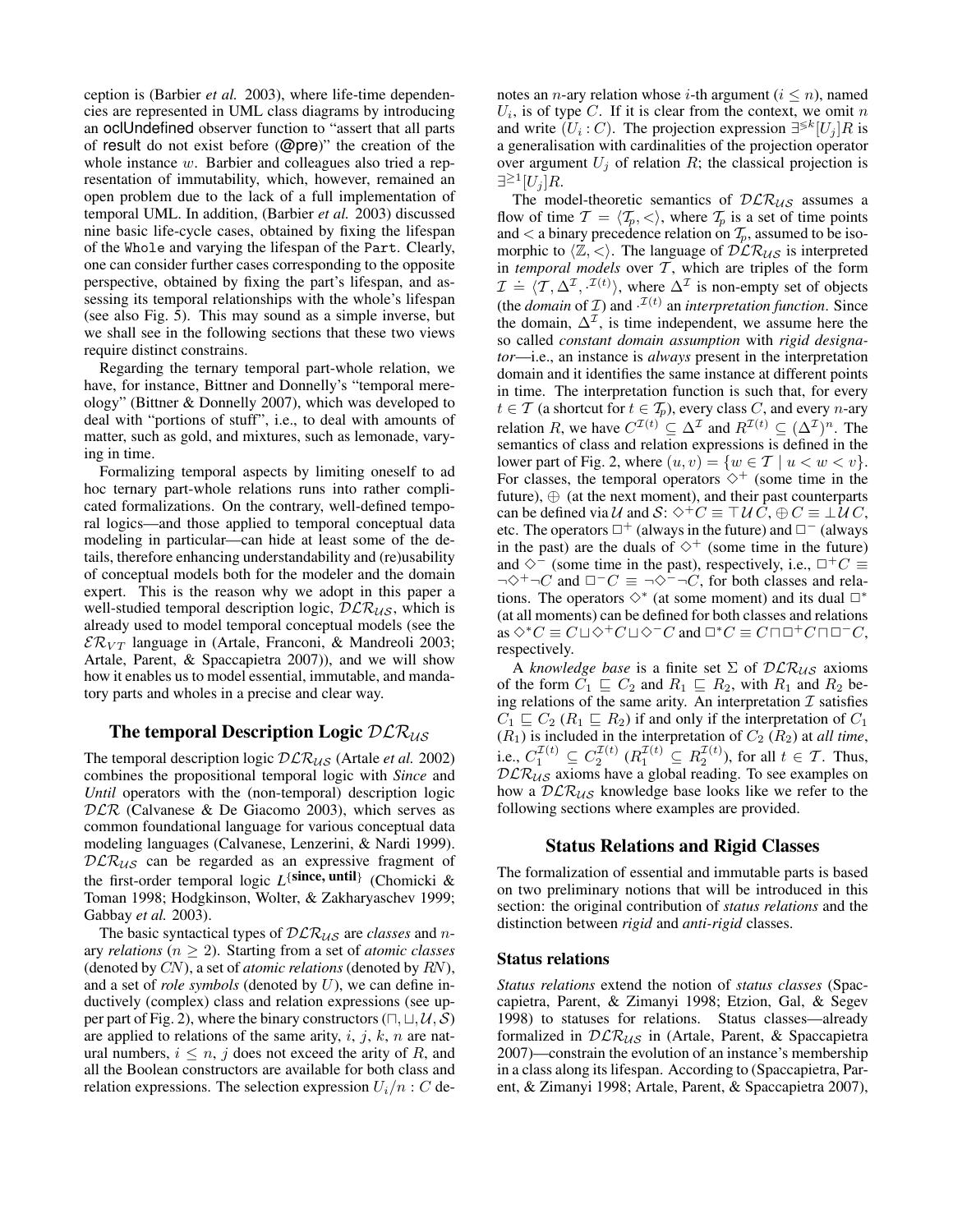$$
C \rightarrow T | \perp | CN | \neg C | C_1 \sqcap C_2 | C_1 \sqcup C_2 | \exists^{\leq k} [U_j] R | \n\phi^{\perp} C | \phi^{\perp} C | \sqcap C | \sqcup^{\infty} C | \oplus C | C_1 U C_2 | \exists^{\leq k} [U_j] R | \n\phi^{\perp} C | \neg C | \sqcup^{\infty} C | \oplus C | C_1 U C_2 | C_1 S C_2 | \nR \rightarrow T_n | RN | \neg R | R_1 \sqcap R_2 | R_1 \sqcup R_2 | U_i/n : C | \n\phi^{\perp} R | \neg R | \oplus R | \ominus R | R_1 U R_2 | R_1 S R_2 | \n\uparrow^{T(t)} = \Delta^T; \n\Box^{T(t)} = \Delta^T; \n\Box^{T(t)} = \langle T^{(t)} \rangle \langle T^{(t)} \rangle;
$$
\n
$$
(C_1 \sqcup C_2)^{T(t)} = T^{T(t)} | C_2^{T(t)} ;
$$
\n
$$
(C_1 \sqcup C_2)^{T(t)} = C_1^{T(t)} | C_2^{T(t)} ;
$$
\n
$$
(C_1 \sqcup C_2)^{T(t)} = \{ d \in T^{T(t)} | \exists v > t . (d \in C_2^{T(v)} \land \forall w \in (t, v) . d \in C_1^{T(w)}) \};
$$
\n
$$
(C_1 \sqcup C_2)^{T(t)} = \{ d \in T^{T(t)} | \exists v > t . (d \in C_2^{T(v)} \land \forall w \in (v, t) . d \in C_1^{T(w)}) \};
$$
\n
$$
(C_1 \sqcup C_2)^{T(t)} = \{ d \in T^{T(t)} | \exists v > t . (d \in C_2^{T(v)} \land \forall w \in (v, t) . d \in C_1^{T(w)}) \};
$$
\n
$$
(C_1 \sqcup C_2)^{T(t)} = \{ d \in T^{T(t)} | \exists v > t . (d \in C_2^{T(v)} \land \forall w \in (v, t) . d \in C_1^{T(w)}) \};
$$
\n
$$
(C_1 \sqcup C_2)^{T(t)} = \{ d \in T^{T(t)} | \exists w > t . (d \in C_2^{T(v)}) \};
$$
\n

Figure 2: Syntax and semantics of  $DLR_{US}$ .

status modeling includes up to four different statuses: *scheduled, active, suspended, disabled*, where each one entails different constraints.

Concerning status relations there are two options: (1) to derive a relation's status from the status of the classes participating in the relation, or (2) to explicitly define it on the relation itself, where the latter, in turn, puts constraints on the statuses of the classes. Since we are interested in modeling relations as first-class citizens, we choose to have a means to explicitly model the status of a relation. Therefore, as for classes, we have four different statuses for relations, too—*scheduled, active, suspended, disabled*—each illustrated with an example before we proceed to the formal characterization.

- Scheduled: a relation is scheduled if its instantiation is known but its membership will only become effective some time later. Objects in its participating classes must be either scheduled, too, be active, or suspended. For instance, a pillar for finishing the interior of the Sagrada Familia in Barcelona is scheduled to become part of that church, i.e., this  $part_of$  relation between the pillar and the church is scheduled.
- Active: the status of a relation is active if the particular relation fully instantiates the type-level relation: the part is currently part of the whole. For instance, the Mont

Blanc mountain is part of the Alps mountain range, and the country Republic of Ireland is part of the European Union. Only active classes can participate into an active relation.

- Suspended: to capture a temporarily inactive relation. For example, an instance of a CarEngine is removed from the instance of a Car it is part of, for purpose of maintenance at the car mechanic. Note that at the moment of suspension, both the part and the whole must be active, but can upon suspension of the relation be either active or become suspended, too, but neither scheduled (see below constraints on scheduled) nor disabled.
- Disabled: to model expired relations that never again can be used. For instance, to represent the donor of an organ who has donated that organ and one wants to keep track of who donated what to whom: say, the heart  $p_1$  of donor  $w_1$  used to be a structural part of  $w_1$  but it will never be again a part of it. The heart,  $p_1$ , then may have become participant in a new part-of relation with a new whole,  $w_2$ where  $w_1 \neq w_2$ , but the original part-of between  $p_1$  and  $w_1$  remains disabled. Observe that participating objects can be member of the active, suspended or disabled class.

We assume that active relations involve only active classes and, by default, the name of a relation denotes already its ac-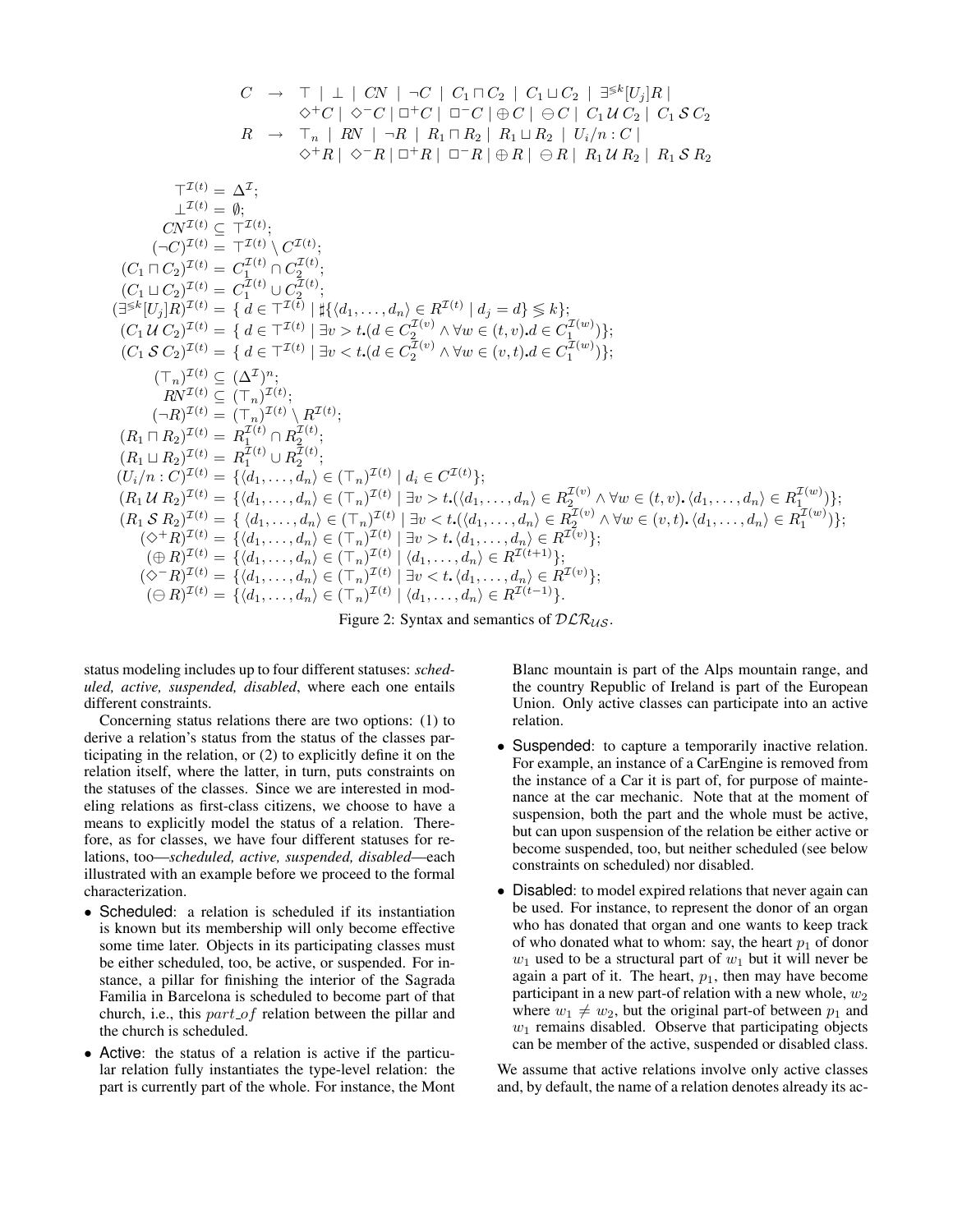

Figure 3: Status relations.

tive status—i.e.,  $Active-R \equiv R$ . Disjointness and ISA constraints among the four status relations are analogous to the one for status classes and can be represented with an EER diagram as illustrated in Fig. 3 (double arrows indicate covering and an encircled d means disjointness). In addition to hierarchical constraints, the following constraints hold (we present both the model-theoretic semantics and the correspondent  $DLR_{US}$  axioms considering, without loss of generality, binary relations only):

- (ACT) *Active relations involve only active classes.*  $\langle o_1, o_2 \rangle \in \mathbb{R}^{\mathcal{I}(t)} \to o_1 \in C_1^{\mathcal{I}(t)} \land o_2 \in C_2^{\mathcal{I}(t)}$  $R \sqsubseteq U_1 : C_1 \sqcap U_2 : C_2$
- (REXISTS) *Existence persists until Disabled.*  $\langle o_1, o_2 \rangle$  ∈ Exists-R<sup>T(t)</sup>  $\rightarrow \forall t' > t. (\langle o_1, o_2 \rangle \in$  $\texttt{Exists-R}^{\mathcal{I}(t')}\lor \langle o_1, o_2\rangle\in \texttt{Disabled-R}^{\mathcal{I}(t')})$ Exists-R  $\Box$   $\Box$  + (Exists-R  $\Box$  Disabled-R)
- (RDISAB1) *Disabled persists.*  $\langle o_1, o_2 \rangle$  ∈ Disabled-R<sup>I(t)</sup>  $\rightarrow$   $\forall t'$  >  $t.\langle o_1, o_2 \rangle$  ∈  $\mathtt{Disabled-R}^{\mathcal I(t')}$  $\texttt{Disabled-R} \sqsubseteq \Box^+\texttt{Disabled-R}$
- (RDISAB2) *Disabled was Active in the past.*  $\langle o_1, o_2 \rangle \in \mathtt{Disabled-R}^{\mathcal I(t)} \to \exists t' < t_\star\langle o_1, o_2 \rangle \in \mathtt{R}^{\mathcal I(t')}$ Disabled-R  $\sqsubseteq$   $\diamond$ <sup>-</sup>R
- (RSUSP1) *Suspended was Active in the past.*  $\langle o_1, o_2 \rangle \in \text{Suspended-R}^{\mathcal{I}(t)} \to \exists t' < t. \langle o_1, o_2 \rangle \in \text{R}^{\mathcal{I}(t')}$ Suspended-R $\sqsubseteq \Diamond^{-}$ R
- (RSUSP2) *Suspended involve Active or Suspended Classes.*  $\langle o_1, o_2 \rangle$   $\in$  Suspended-R<sup>T(t)</sup>  $\rightarrow$   $o_i$   $\in$  C<sub>i</sub><sup>T(t)</sup>  $\vee$   $o_i$   $\in$  $\texttt{Suspended-Ci}^{\mathcal{I}(t)},\ i=1,2$ Suspended-R  $\sqsubseteq U_i$ :  $(C_i \sqcup$  Suspended- $C_i$ ),  $i = 1, 2$
- (RSCH1) *Scheduled will eventually become Active.*  $\langle o_1, o_2 \rangle \in \texttt{Scheduled-R}^{\mathcal{I}(t)} \to \exists t' > t {\boldsymbol{.}} \langle o_1, o_2 \rangle \in \texttt{R}^{\mathcal{I}(t')}$ Scheduled-R $\sqsubseteq \Diamond^+$ R
- (RSCH2) *Scheduled can never follow Active.*

 $\langle o_1, o_2 \rangle \in \texttt{R}^{\mathcal{I}(t)} \to \forall t' > t.\langle o_1, o_2 \rangle \not \in \texttt{Scheduling}^{\mathcal{I}(t')}$  $R \sqsubseteq \Box^+ \neg \text{Scheduling}$ 

In the following we denote with  $\Sigma_{st}$  the above set of  $DLR_{US}$  axioms that formalize status relations. Given  $\Sigma_{st}$ , the following logical implications are relevant to model immutable parts.

PROPOSITION 1 (Status Relations: Logical Implications). *Given the set of axioms*  $\Sigma_{st}$  *and an n-ary relation,*  $R \sqsubseteq U_1$  :  $C_1 \sqcap \ldots \sqcap U_n : C_n$ , the following logical implications hold:

- (RACT) *Active will possibly evolve into Suspended or Disabled.*
	- $\Sigma_{st} \models R \sqsubseteq \Box^+(R \sqcup \text{Suspended-R} \sqcup \text{Disabled-R})$
- (RDISAB3) *Disabled will never become active anymore.*  $\Sigma_{st} \models$  Disabled-R  $\sqsubseteq \Box^+\neg R$
- (RDISAB4) *Disabled classes can participate only in disabled relations.*
- $\Sigma_{st} \models$  Disabled-C<sub>i</sub>  $\Box \diamond$ <sup>-</sup> $\exists$ [U<sub>i</sub>]R  $\sqsubseteq \exists$ [U<sub>i</sub>]Disabled-R
- (RDISAB5) *Disabled relations involve active, suspended, or disabled classes.*

Disabled-R  $\sqsubseteq U_i : (C_i \sqcup$  Suspended- $C_i \sqcup$  Disabled- $C_i$ *)*, *for all*  $i = 1, \ldots, n$ *.* 

(RSCH3) *Scheduled persists until active.*

 $\Sigma_{st} \models$  Scheduled-R  $\sqsubseteq$  Scheduled-R  $\mathcal U$  R

- (RSCH4) *Scheduled cannot evolve directly to Disabled.*  $\Sigma_{st} \models$  Scheduled-R  $\sqsubseteq \oplus$   $\neg$ Disabled-R
- (RSCH5) *Scheduled relations do not involve disabled classes.*

Scheduled-R  $\sqsubseteq U_i$ : $\neg$ Dibabled-C<sub>i</sub>, for all  $i = 1, ..., n$ .

 $\Box$ 

*Proof.* See Appendix.

Lifespan and related notions. The lifespan of an object with respect to a class describes the set of temporal instants where the object can be considered a member of that class. We can distinguish between the following notions: EXISTENCESPAN<sub>C</sub>, LIFESPAN<sub>C</sub>, ACTIVESPAN<sub>C</sub>,  $\text{BEGIN}_C$ ,  $\text{BIRTH}_C$ , and  $\text{DEATH}_C$  depending on the status of the class, C, the object is member of. We briefly report here their definition as presented in (Artale, Parent, & Spaccapietra 2007).

EXISTENCESPAN $_C(o) = \{ t \in \mathcal{T} \mid o \in \texttt{Exists-C}^{\mathcal{I}(t)} \}$  $\text{LIFESPAN}_C(o) = \{t \in \mathcal{T} \mid o \in \texttt{C}^{\mathcal{I}(t)} \cup \text{Suspended-C}^{\mathcal{I}(t)}\}$ ACTIVESPAN $_C(o) = \{ t \in \mathcal{T} \mid o \in \mathcal{C}^{\mathcal{I}(t)} \}$  $\text{BEGIN}_C(o) = \min(\text{EXISTENCESPAN}_C(o))$  $BIRTH<sub>C</sub>(o) = min(ACTIVESPAN<sub>C</sub>(o)) \equiv min(LIESPAN<sub>C</sub>(o))$  $DEATH<sub>C</sub>(o) = max(LIFESPAR<sub>C</sub>(o))$ 

## Representing Rigidity

As the running example in Fig. 1 shows, there is a peculiar difference between human and boxer, the latter being a "role" that a human can play, while a human is not necessarily a boxer and if a human ceases to be a boxer, then he is still a human. Such differences have been investigated in detail in (Guarino & Welty 2000), which forms the basis of the OntoClean methodology (Guarino & Welty 2004). For the purpose of this paper, we only require the distinctions between *rigid* properties vs. *non-rigid* and *anti-rigid* properties. We repeat these three definitions here, comment on them and provide examples in Fig. 4.

**Definition 1 (+R).** A *rigid* property  $\phi$  is a property that is essential to *all* its instances, i.e.,  $\forall x \phi(x) \rightarrow \Box \phi(x)$ .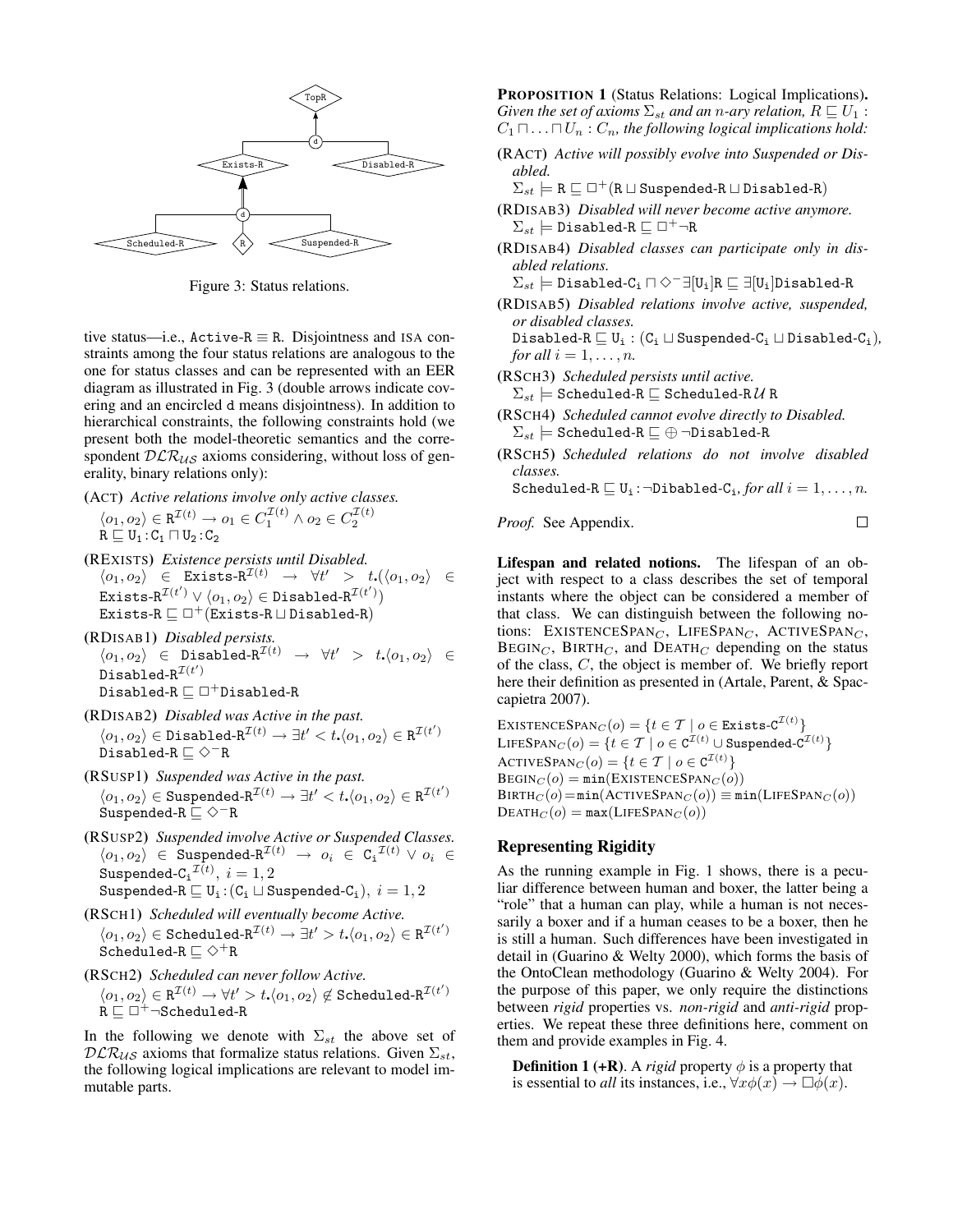**Definition 2 (-R).** A *non-rigid* property  $\phi$  is a property that is not essential to *some* of its instances, i.e.,  $\exists x \phi(x) \land \neg \Box \phi(x).$ 

**Definition 3** ( $\sim$ **R**). An *anti-rigid* property  $\phi$  is a property that is not essential to *all* its instances, i.e.,  $\forall x \phi(x) \rightarrow \neg \Box \phi(x)$ .



Figure 4: Taxonomy of properties with several examples (Source: based on (Guarino & Welty 2000)).

Practically, for conceptual data modeling and ontology development the anti-rigid properties are highly useful to represent entity types such as boxer and, more generally, those object types for which object migration may apply. For example, a human,  $h_1$ , may be recorded in a university database as an instance of PostDoc during some time and be promoted to Professor at a later time. A common example for bio-ontologies is the transformation from caterpillar to butterfly where the same entity changes membership from one class to another.

Furthermore, as pointed out in (Welty & Andersen 2005), in the literature different kinds of rigidity have been introduced. Here we also consider the so called *existential rigidity* that limits rigidity to the actual existence of the instance (captured by the *exist predicate* " $E(x)$ ").

Definition 4 (Existential Rigidity). An *existentially rigid* property  $\phi$  is a property that is essential to *all* its instances as long as they exist, i.e.,  $\forall x \phi(x) \rightarrow$  $\square(E(x) \rightarrow \phi(x)).$ 

To capture the distinction between *immutable* and *essential* parts and wholes, we need to capture the distinction between *rigid* and *anti-rigid* classes. Indeed, while essential parts are properties of a whole that cannot change without destroying the whole, the fact that a part-whole relation is immutable is *conditional* to the whole belonging contingently to a particular class in a given interval of time. Thus, while essential parts are properties of a whole as being member of a rigid class, immutable parts describe properties of a whole as being member of an anti-rigid class. Furthermore, since for those instances that belong to the same non-rigid class at all points in time it is more appropriate to speak of essential parts, we will formally speak of immutable parts only in the stricter case of an anti-rigid class.

Starting from Definition 1 and Definition 3, we can enforce a class  $C$  to be either rigid or anti-rigid with the following  $DLR_{US}$  axioms, respectively (remember that:  $DLR_{US}$  axioms hold globally,  $\Box^*$  means "*at all moments*", and  $\diamondsuit^*$ means "*at some moment*").

(RIGID) *Rigid Class*  

$$
C \sqsubseteq \Box^* C
$$

(A-RIGID) *Anti-Rigid Class*  $C \sqsubseteq \Diamond^* \neg C$ 

In addition, we have the constraint that for each anti-rigid class  $C_A$  we must have a rigid class  $C_R$  that subsumes C<sup>A</sup> (Guarino & Welty 2000; Guizzardi 2005):

```
(A-SUB-R) Each Anti-Rigid Class is a subclass of a Rigid Class
C_A \sqsubseteq C_R
```
Finally, due to the constant domain assumption in DLR<sub>US</sub>, we can capture the notion of *existential rigidity* by introducing an *exist class*, E, collecting, at each point in time, the objects that actually exist.

## (EXIST-RIGID) *Existentially Rigid Class*  $C \sqsubseteq \Box^*(E \to C)$

Given the above formalization for anti-rigid classes, then for each object,  $o$ , member of an anti-rigid class,  $C_A$ , we have that:

ACTIVESPAN<sub>CA</sub> $(o) \subset$  ACTIVESPAN<sub>C<sub>R</sub> $(o)$ </sub>

On the other hand, for rigid and existentially rigid classes the notions of EXISTENCESPAN<sub>C</sub>( $o$ ), LIFESPAN<sub>C</sub>( $o$ ) and ACTIVESPAN $_C$ (o) all denote the full set of time points,  $\mathcal{T}$ , or the set  $ACTIVESPAN<sub>E</sub>(o)$ , respectively.

We now have sufficient ingredients to formally characterize the different kinds of dependence between a whole (part) and its part (whole).

# Representing mandatory, immutable, and essential parts and wholes

The distinction between *essential*, *immutable* and *mandatory* parts (Guizzardi 2007) can be formalized in terms of two criteria: *i)* the nature of the dependence relationship between the class that describes the whole and the one that describes the part (which can be either *specific* or *generic*), and *ii)* the strength of the membership between the whole and the class that describes it (which, depending whether the class is rigid or not, will result in an *unconditional* or *conditional* dependence). We thus distinguish between the following different cases.

- 1. *Generic Dependence Mandatory Part*. The whole must have a part at each instant of its lifetime. Thus, the presence of the part is mandatory, but it can be replaced over time (e.g., the human heart example).
- 2. *Unconditional Specific Dependence Essential Part*. The part is mandatory, but it cannot be replaced without destroying the whole (e.g., the human brain example).
- 3. *Conditional Specific Dependence Immutable Part* (also called *conditionally essential part*). The part is mandatory and cannot be replaced, but only as long as the whole belongs to the class that describes it (e.g., the boxer's hand example).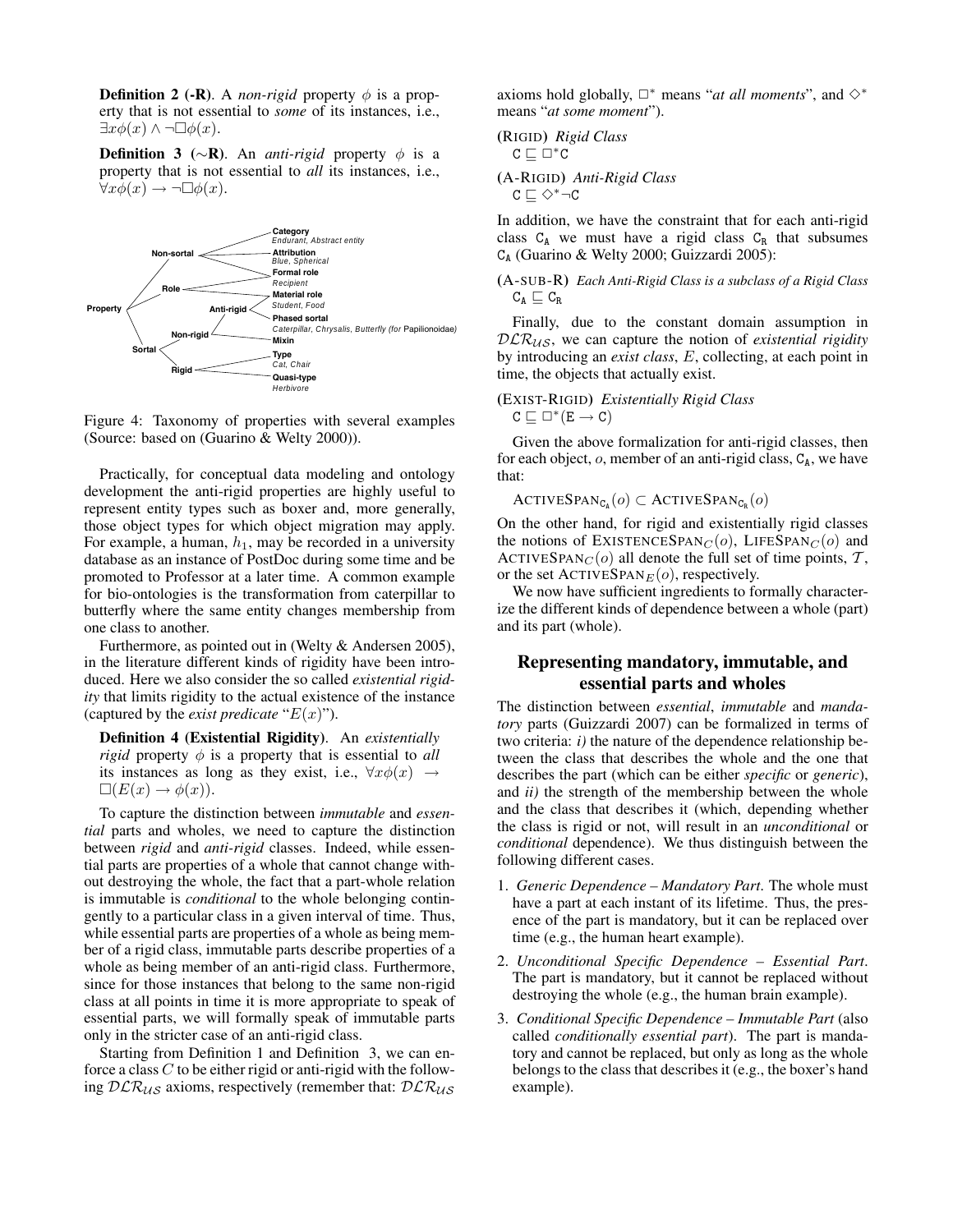In a symmetric way we can define the notions of *mandatory, immutable*, and *essential* wholes. Furthermore, we say that a part is *exclusive* if it can be part of at most one whole (similarly for *exclusive wholes*).

In the following we provide a formalization using an axiomatization expressed with the temporal description logic  $DLR_{US}$  of such mandatory, immutable, essential and exclusive parts and wholes.

### Mandatory and exclusive parts and wholes

Let PartWhole  $\sqsubseteq$  part : P  $\sqcap$  whole : W be a generic partwhole relation between a whole, W, and a part, P. The following  $DLR_{US}$  axioms give a formalization of *mandatory* and *exclusive* parts and wholes:

(MANP) *Mandatory Part*  $W \sqsubseteq \exists$ [whole]PartWhole

(MANW) *Mandatory Whole*  $P \sqsubseteq \exists$ [part]PartWhole

(EXLP) *Exclusive Part*  $\mathtt{P}\sqsubseteq \exists^{\leq 1}[\mathtt{part}]$ PartWhole

(EXLW) *Exclusive Whole*  $\mathtt{W}\sqsubseteq \exists ^{\leq 1}[\mathtt{whole}]$ PartWhole

The human's heart example can thus be represented by introducing the part-whole relation HumanHeartPW as a subrelation of the generic PartWhole relation:

 $HumanHeartPW \sqsubseteq PartWhole$  $HumanHeartPW \sqsubseteq part : Heart \sqcap whole : Human$ 

and then constraining every human to participate at least once in the HumanHeartPW relation by adding the following (MANP) axiom:

Human  $\sqsubseteq \exists$ [whole]HumanHeartPW

Given the semantics of  $DLR_{US}$  axioms, a *generic* heart must be always associated to a human, i.e., the heart is possibly a different heart at different times but each human must have a heart along its lifetime. While this example specifies a mandatory part (heart) for a rigid class (human), in the general case mandatory parts can be specified regardless of the meta-properties concerning rigidity of the whole.

Finally, if we want to stress the *exclusiveness* of the heart, i.e., that a given heart can be part of at most one human, then we add the (EXLP) axiom:

 $\texttt{Heart} \sqsubseteq \exists^{\leq 1}[\texttt{part}]$ HumanHeartPW

Note that to represent mandatory and exclusive parts (wholes) we do not need to use the temporal operators of  $\mathcal{DLR}_{\mathcal{US}}$ .

### Essential parts and wholes

Essential parts express a *specific* dependence between the whole and the correspondent part as opposed to the *generic* dependence of a mandatory part. Furthermore, the very same part (i.e., the *specific* part) must actively exist during the entire existence of the whole, *unconditionally* whether the whole belongs to different classes during its existence. Given an instance,  $o_w$ , of the rigid class, W, then,  $o_p$  is an *essential part* of  $o_w$  if ACTIVESPAN<sub>W</sub> $(o_w)$  =



Figure 5: Lifelines of immutable parts  $(p1 \dots p4)$  w.r.t. the lifeline of the whole (A)—and vice versa (B).

ACTIVESPAN<sub>P</sub> $(o_p) = T$  and  $o_p$  is (an active) part of  $o_w$ at each instant  $t \in \mathcal{T}$ . Thus, *essential parts* are global properties of rigid wholes that can be formalized in  $DLR_{US}$  with the following axioms:

(RIGID) *Rigid Whole*  $W \sqsubset \Box^*W$ (ESSP) *Essential Part* W  $\sqsubseteq \exists$ [whole]□\*PartWhole

While *essential wholes* can be captured as:

(RIGID) *Rigid Part*  $P \sqsubseteq \Box^*P$ 

(ESSW) *Essential Whole* P  $\sqsubset \exists$ [part] $\Box^*$ PartWhole

By substituting the above rigidity axioms with the existential rigidity axiom we can capture essential parts and wholes just along the existence lifespan of an object, i.e., it must be that  $\text{ACTIVESPAN}_{W}(o_w) = \text{ACTIVESPAN}_{P}(o_p) =$ ACTIVESPAN<sub>E</sub> $(o_w)$ , where E is the exist class.

The human's brain example can be represented by introducing the part-whole relation HumanBrainPW as a subrelation of the generic PartWhole relation:

 $HumanBrainPW \sqsubset PartWhole$  $HumanBrainPW \sqsubseteq part : Brain \sqcap whole : Human$ 

and then adding both the (RIGID) and (ESSP) axioms:

Human  $\sqsubset \Box$ \*Human Human  $\sqsubseteq \exists$ [whole]□\*HumanBrainPW

This asserts that the very same brain is a part of the very same human in all possible time instants. Obviously, exclusiveness axioms can be added to further constrain essential parts and wholes.

One can also conceive examples of exclusive essential parts or wholes for artifacts, such as that each DisposableLighter has as an essential part at most one Firestone, or that each USBStick has exactly one MemoryCard as essential part.

### Immutable parts and wholes

As we said above, immutable parts are a form of *conditionally essential parts*—i.e., the part is mandatory and cannot be replaced, but only as long as the whole belongs to the class that describes it. Thus, given an anti-rigid class,  $W_A$ , together with its rigid super-class,  $W_R$ , and an individual whole,  $o_w$ , that is member of W<sub>A</sub>, with ACTIVESPAN<sub>WA</sub> $(o_w)$  ⊂ ACTIVESPAN<sub>W<sub>R</sub></sub> $(o_w)$ , then,  $o_p$  is an *immutable part* of  $o_w$  if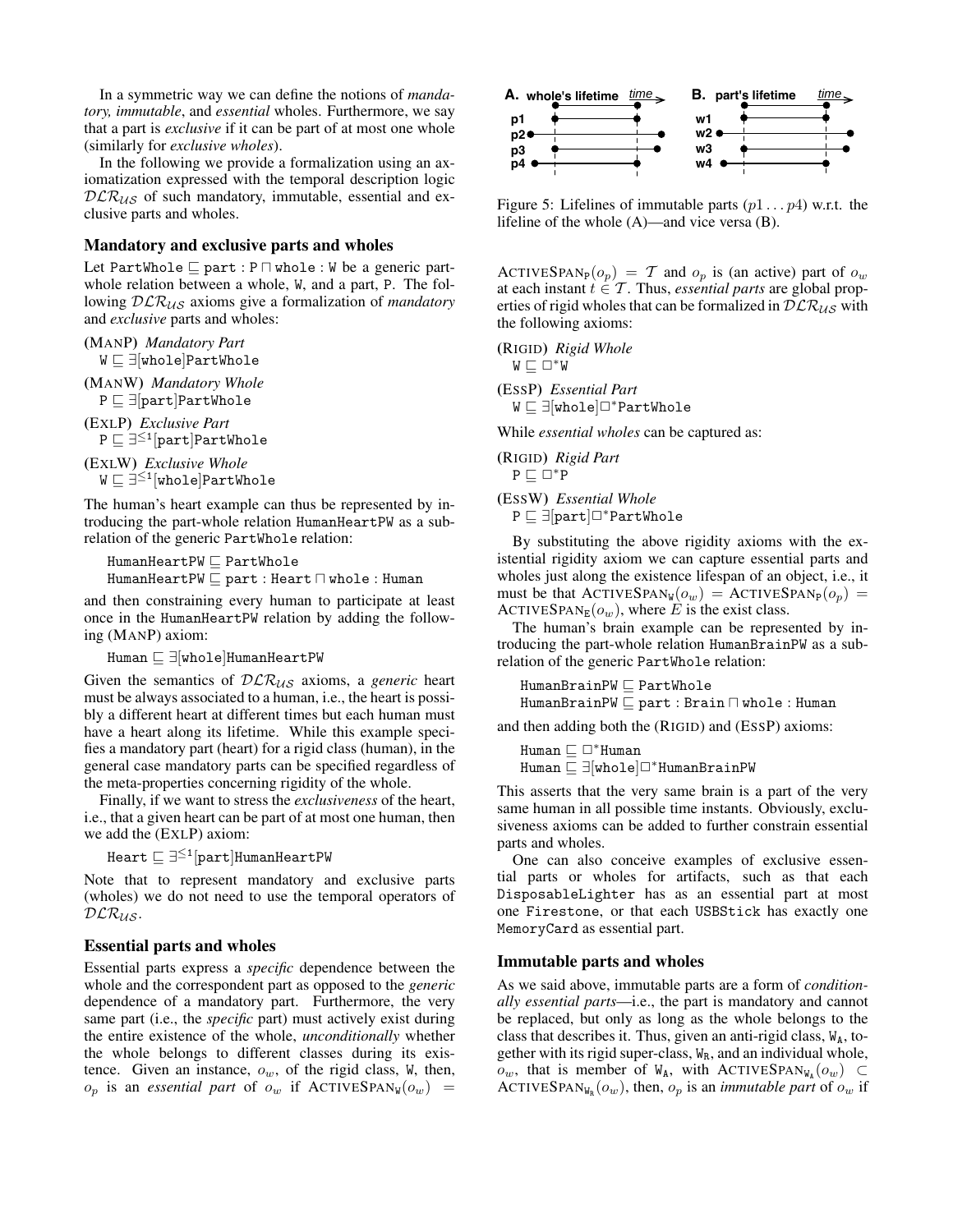ACTIVESPAN<sub>WA</sub> $(o_w) \subseteq$  ACTIVESPAN<sub>P</sub> $(o_p)$  and  $o_p$  is (an active) part of  $o_w$  at each instant  $t \in$  ACTIVESPAN<sub>WA</sub> $(o_w)$ . The temporal relations  $p_1, \ldots, p_4$  of Fig. 5-A illustrate exactly all the possible different temporal relationships between the activespan of the given whole (top line of the figure) and the activespan of its immutable part.

A similar reading can be associated to Fig. 5-B, where  $w1, \ldots, w4$  now denote all the possible different temporal relations between a fixed part and its immutable whole. Note that the temporal relation  $p2(w2)$  can be regarded as the most general notion of immutable part (whole).

To formalize the notion of *immutable parts* (wholes) in  $DLR_{US}$ , we need to resort to the notion of *status* for both classes and relations as illustrated previously. In addition, the whole (part) must belong to an *anti-rigid* class<sup>2</sup>.

Let us show now that  $DLR_{US}$  has enough expressivity to account for the various cases of immutable parts and wholes introduced above. To see that, we shall first introduce a set of useful  $DLR_{US}$  axioms expressing some basic constraints and then we shall prove that each of the possibilities described by Fig. 5-A (Fig. 5-B) can be expressed by suitable combination of these axioms. The  $DLR_{US}$  axioms are as follows:

(SUSW) *If part-whole is suspended then the whole is suspended.*

Suspended-PartWhole  $\sqsubseteq$  whole : Suspended-W

- (DISP) *If part-whole is disabled then the part is disabled.*  $Disabled-PartWhole \sqsubseteq part : Disabled-P$
- (DISW) *If part-whole is disabled then the whole is disabled.*

 $Disabled$ -PartWhole  $\sqsubseteq$  whole : Disabled-W

(SCHPW) *The part-whole was scheduled sometime in the past.*

PartWhole  $\sqsubseteq$   $\diamond$ <sup>−</sup>Scheduled-PartWhole

(SCHP) *If part-whole is scheduled then the part is scheduled.*

 $Scheduled-PartWhole \sqsubseteq part : Scheduled-P$ 

(SCHW) *If part-whole is scheduled then the whole is scheduled.*

 $Scheduled-PartWhole \sqsubseteq whole : Scheduled-W$ 

The following Theorem shows the  $DLR_{US}$  axioms needed to represent the various forms of immutable parts as illustrated in Fig. 5-A.

THEOREM 2 (Immutable Parts). *Let* W<sup>R</sup> *be a rigid class (i.e.,*  $W_R \sqsubseteq \Box^* W_R$ *),* W *be an anti-rigid class (i.e.,*  $W \sqsubseteq \Diamond^* \neg W$ *) s.t.*  $W \subseteq W_R$ *, and* PartWhole  $\subseteq$  part : P  $\cap$  whole : W *be a generic part-whole relation satisfying*  $\Sigma_{st}$ *. Then, for each whole,*  $o_w$ *, of type* W *there exists an immutable part,*  $o_p$ *, of type* P *that is temporally related to*  $o_w$  *with the relation:* 

*1.* p2 *if* (MANP), (SUSW), (DISW) *hold.*

*2.* p4 *if* (MANP), (SUSW), (DISW), (DISP) *hold.*

- *3.* p3 *if* (MANP), (SUSW), (DISW), (SCHPW), (SCHP) *hold.*
- *4.* p1 *if* (MANP), (SUSW), (DISW), (DISP), (SCHPW), (SCHP) *hold.*

*Proof.* See Appendix. 
$$
\Box
$$

A similar result can be proved for immutable wholes. In analogy with the (SUSW) axiom, we need to introduce an axiom that governs the case in which the part is suspended:

(SUSP) *If part-whole is suspended then the part is suspended.*

Suspended-PartWhole  $\sqsubseteq$  part : Suspended-P

THEOREM 3 (Immutable Wholes). *Let* P<sup>R</sup> *be a rigid class (i.e.,*  $P_R \sqsubseteq \Box^* P_R$ *),* P *be an anti-rigid class (i.e.,*  $P \sqsubseteq \Diamond^* \neg P$ *) s.t.*  $P \subseteq P_R$ *, and* PartWhole  $\subseteq$  part :  $P \sqcap$  whole : W *be a generic part-whole relation satisfying*  $\Sigma_{st}$ *. Then, for each part,* op*, of type* P *there exists an immutable whole,* ow*, of type* W *that is temporally related to* o<sup>p</sup> *with the relation:*

- *1.* w2 *if* (MANW), (SUSP), (DISP) *hold.*
- *2.* w4 *if* (MANW), (SUSP), (DISP), (DISW) *hold.*
- *3.* w3 *if* (MANW), (SUSP), (DISP), (SCHPW), (SCHW) *hold.*
- *4.* w1 *if* (MANW), (SUSP), (DISP), (DISW), (SCHPW), (SCHW) *hold.*

 $\Box$ 

#### *Proof.* Similar to Theorem 2.

Observe that our formalization of immutability allows for suspension of parts, wholes and their part-whole relations, thanks to the introduction of status for both classes and relations. Since status is not considered in the literature for immutability of part-whole relations (Barbier *et al.* 2003; Guizzardi 2005; 2007), we can enforce immutability to hold just for continuously active classes. To achieve this, it is enough to substitute the (SUSP) and (SUSW) axioms with the following axiom that forbids suspension of the partwhole relation:

## (CONPW) *Continuous active part-whole relation.* Suspended-PartWhole  $\sqsubseteq \bot$

Using the (CONPW) axiom, the immutable parts and wholes are always active while participating in the partwhole relation and cannot be suspended. Furthermore, when the stricter case is allowed (i.e. either p1 or w1 holds), then they are either *both* member of their respective Scheduled class, or both Active, or both member of their respective Disabled classes. Hence, a change of status from one of the two objects implies an *instantaneous* change of the other in the same type of status class.

The boxer's hands example can be represented with the following axioms—enforcing e.g. case  $p2$ . First, we introduce the part-whole relation HumanHandPW as a sub-relation of the generic PartWhole relation:

 $HumanHandPW \sqsubseteq PartWhole$  $HumanHandPW \sqsubset part : Hand \sqcap whole : Human$ 

then we assert that boxer is anti-rigid and it is a sub-class of the rigid class human:

<sup>2</sup>To capture immutable parts for the more general case of *nonrigid* classes, our approach forces the introduction of an anti-rigid sub-class typing the instances having a limited lifetime for which we can speak of immutable parts.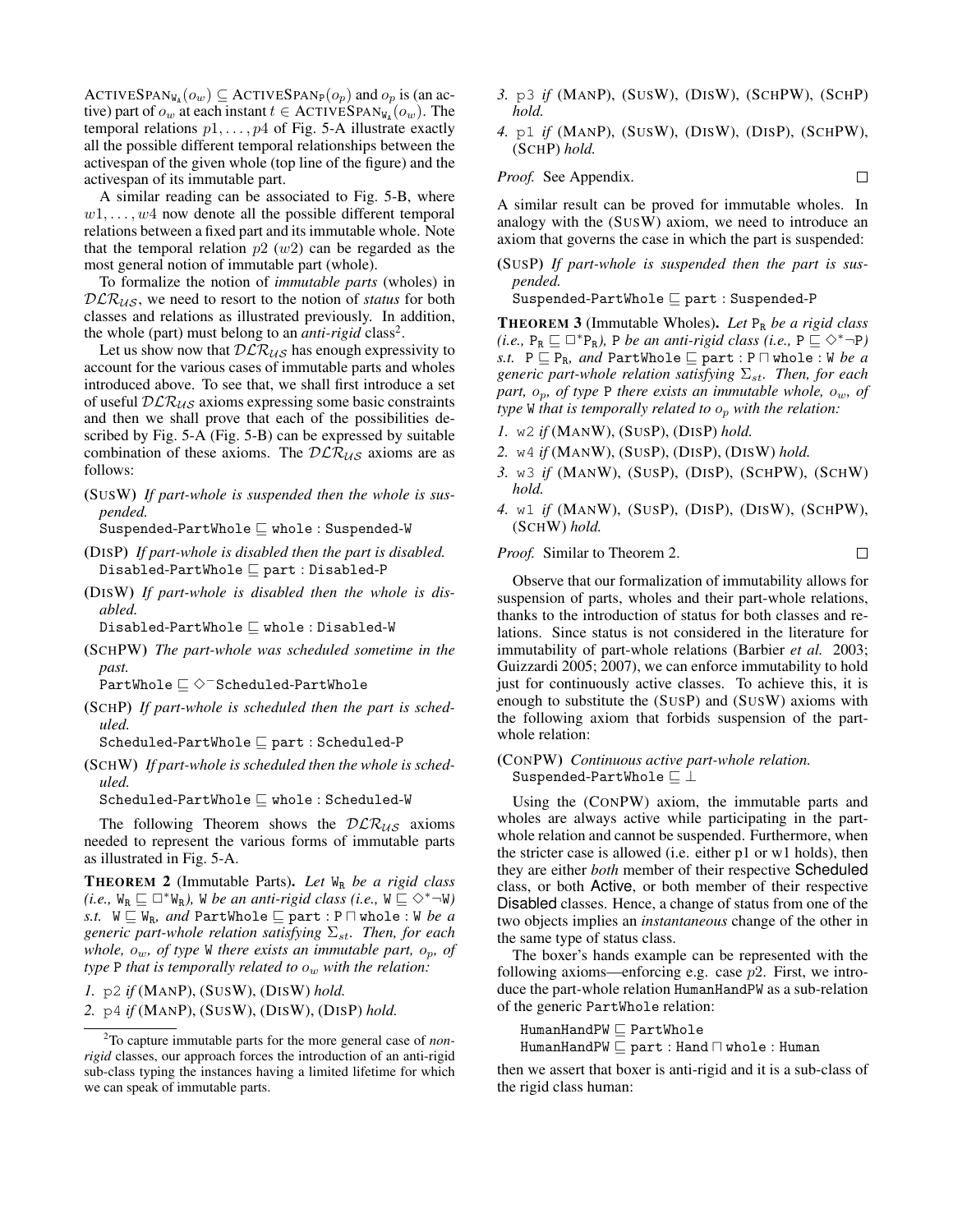Boxer  $\Box$  ◇\*¬Boxer Boxer  $\sqsubset$  Human

and finally we add the (MANP), (SUSW), (DISW) axioms rephrased in terms of the HuamnHandPW part-whole relation:

Boxer  $\sqsubseteq \exists^{=2} [\texttt{whole}]$ HumanHandPW  $S$ uspended-HumanHandPW  $\sqsubseteq$  whole : Suspended-Boxer  $Disabled-HumannHandPW \sqsubseteq whole: Disabled-Boxer$ 

The use of the (SUSW) axiom instead of (CONPW) captures the scenario where it is permitted for a boxer to be temporarily member of the Suspended-Boxer class during which the part-whole relation is suspended as well (e.g., the boxer has a broken hand that is healing). To be compatible with extant literature on immutability, we can enforce a continuously active boxer by replacing the (SUSW) axiom with the (CONPW) axiom:

Suspended-HumanHandPW  $\sqsubset \bot$ 

Thinking of examples of immutable parts for artifacts, we may consider, e.g., an EcoFarm (anti-rigid class) as a sub-class of RealEstate (rigid class), where an area of Farmland is an immutable part of the EcoFarm: if, say, the ecofarm's farmland is confiscated, then the residual real estate becomes member of either the Suspended-EcoFarm or Disabled-EcoFarm class (while continuing to be an active member of RealEstate).

Finally, observe that exclusiveness and immutability are orthogonal notions in our modeling framework. The formalization of immutable parts and wholes can be easily extended by adding to the axiomatization of Theorems 2-3 either (EXLP) or (EXLW), depending whether we want to capture *exclusive immutable* parts or wholes.

### **Conclusions**

In this paper we proposed a formalization of mandatory, immutable, and essential parts and wholes adopting a temporal logic approach. For each different parthood property we presented its formalization with the aim to clarify their meaning when used in a conceptual modelling language. The temporal description logic  $DLR_{US}$  has been adopted thanks to its already established ability to give a logical reconstruction of (temporal) conceptual modelling languages. In addition to represent the different interpretations of a part-whole relation, we introduced the novel notion of status for relations that temporally constrains the evolution of a relation. The notion of status relations has been showed crucial to capture immutable parts and has been formalized in  $DLR_{US}$ .

Concerning the computational properties, we are aware of the undecidability of  $DLR_{US}$ . A promising direction is to resort to the a weaker but decidable temporal DL, TDL-Lite (Artale *et al.* 2007) that temporally extends DL-Lite with both temporal roles and concepts. We are currently working on both extending the framework of TDL-Lite with sub-roles and showing the ability of TDL-Lite to represent temporal conceptual models.

## Acknowledgement

We would like to thank Giancarlo Guizzardi for the extensive discussions we had with him. We also thank the anonymous reviewers for their insightful comments.

#### References

Artale, A.; Franconi, E.; Guarino, N.; and Pazzi, L. 1996. Part-whole relations in object-centered systems: An overview. *DKE* 20(3):347–383.

Artale, A.; Franconi, E.; Wolter, F.; and Zakharyaschev, M. 2002. A temporal description logic for reasoning about conceptual schemas and queries. In Flesca, S.; Greco, S.; Leone, N.; and Ianni, G., eds., *Proc. of JELIA-02*, volume 2424 of *LNAI*, 98–110. Springer.

Artale, A.; Kontchakov, R.; Lutz, C.; Wolter, F.; and Zakharyaschev, M. 2007. Temporalising tractable description logics. In *Inter. Symposium on Temporal Representation and Reasoning (TIME07)*. IEEE Computer Society.

Artale, A.; Franconi, E.; and Mandreoli, F. 2003. Description logics for modelling dynamic information. In Chomicki, J.; van der Meyden, R.; and Saake, G., eds., *Logics for Emerging Applications of Databases*, LNCS. Springer-Verlag.

Artale, A.; Parent, C.; and Spaccapietra, S. 2007. Evolving objects in temporal information systems. *AMAI* 50(1-2):5– 38.

Barbier, F.; Henderson-Sellers, B.; Le Parc-Lacayrelle, A.; and Bruel, J.-M. 2003. Formalization of the whole-part relationship in the Unified Modelling Language. *IEEE Trans. on SE* 29(5):459–470.

Berardi, D.; Calvanese, D.; and De Giacomo, G. 2005. Reasoning on UML class diagrams. *AI Journal* 168(1– 2):70–118.

Bittner, T., and Donnelly, M. 2007. A temporal mereology for distinguishing between integral objects and portions of stuff. In *Proc. of AAAI'07*, 287–292. Vancouver, Canada.

Calvanese, D., and De Giacomo, G. 2003. Expressive description logics. In Baader, F.; Calvanese, D.; McGuinness, D.; Nardi, D.; and Patel-Schneider, P., eds., *The DL Handbook*. Cambridge University Press. 178–218.

Calvanese, D.; Lenzerini, M.; and Nardi, D. 1999. Unifying class-based representation formalisms. *JAIR* 11:199– 240.

Chomicki, J., and Toman, D. 1998. Temporal logic in information systems. In Chomicki, J., and Saake, G., eds., *Logics for Databases and Information Systems*. Kluwer. chapter 1.

Etzion, O.; Gal, A.; and Segev, A. 1998. Extended update functionality in temporal databases. In Etzion, O.; Jajodia, S.; and Sripada, S., eds., *Temporal Databases - Research and Practice*, LNCS. Springer-Verlag. 56–95.

Gabbay, D.; Kurucz, A.; Wolter, F.; and Zakharyaschev, M. 2003. *Many-dimensional modal logics: theory and applications*. Studies in Logic. Elsevier.

Guarino, N., and Welty, C. 2000. A formal ontology of properties. In Dieng, R., ed., *Proc. of EKAW '00*, LNCS. Springer Verlag.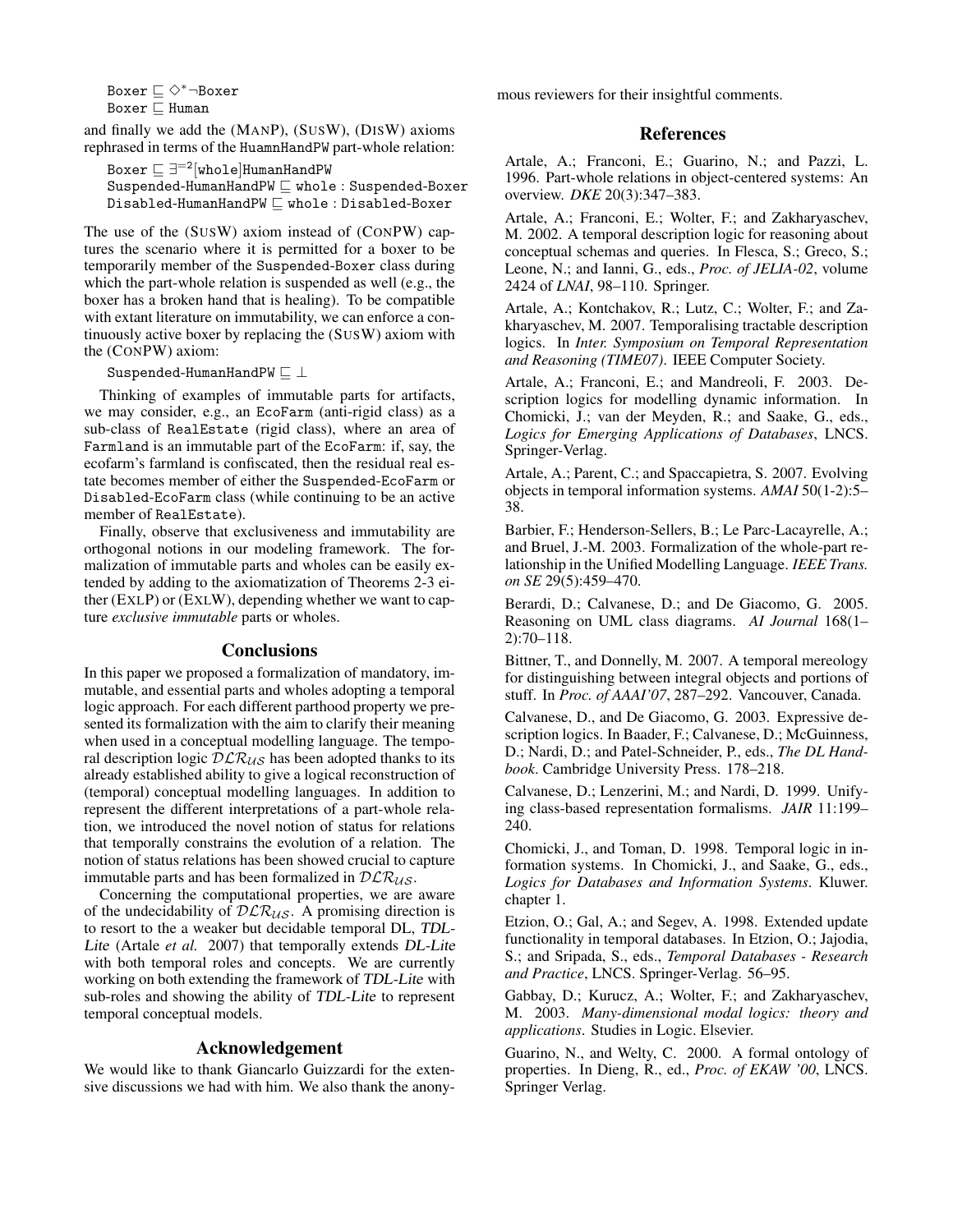Guarino, N., and Welty, C. 2004. An overview of OntoClean. In Stab, S., and Studer, R., eds., *Handbook on ontologies*. Springer Verlag. 151–159.

Guizzardi, G. 2005. *Ontological Foundations for Structural Conceptual Models*. Phd thesis, University of Twente, The Netherlands. Telematica Instituut Fundamental Research Series No. 15.

Guizzardi, G. 2007. Modal aspects of object types and partwhole relations and the de re/de dicto distinction. In *Proc. of CAISE'07*, volume 4495 of *LNCS*. Springer-Verlag.

Hawley, K. 2004. Temporal parts. In Zalta, E., ed., *The Stanford Encyclopedia of Philosophy*. Winter'04 edition. http://plato.stanford.edu/archives/win2004/entries/temporalparts/.

Hodgkinson, I. M.; Wolter, F.; and Zakharyaschev, M. 1999. Decidable fragments of first-order temporal logics. *Annals of pure and applied logic* 106:85–134.

Horrocks, I.; Patel-Schneider, P.; and van Harmelen, F. 2003. From SHIQ and RDF to OWL: The making of a web ontology language. *Journal of Web Semantics* 1(1):7–26.

Keet, C. M., and Artale, A. 2008. Representing and reasoning over a taxonomy of part-whole relations. *Applied Ontology* 3(1).

Keet, C. M. 2006. Part-whole relations in object-role models. In Meersman, R.; Tari, Z.; Herrero., P.; and et al., eds., *Proc. of ORM'06, OTM Workshops 2006*, volume 4278 of *LNCS*, 1116–1127. Berlin: Springer-Verlag.

Masolo, C.; Borgo, S.; Gangemi, A.; Guarino, N.; and Oltramari, A. 2003. Ontology library. WonderWeb Deliverable D18 (ver. 1.0, 31-12-2003).

Motschnig-Pitrik, R., and Kaasboll, J. 1999. Part-whole relationship categories and their application in Object-Oriented Analysis. *IEEE Trans. on KDE* 11(5):779–797.

Smith, B.; Ceusters, W.; Klagges, B.; and et al. 2005. Relations in biomedical ontologies. *Genome Biology* 6:R46.

Spaccapietra, S.; Parent, C.; and Zimanyi, E. 1998. Modeling time from a conceptual perspective. In *Proc. of CIKM'98*, 432–440. ACM.

Varzi, A. C. 2006. A note on the transitivity of parthood. *Applied Ontology* 1:141–146.

Vieu, L. 2006. On the transitivity of functional parthood. *Applied Ontology* 1(2):147–155.

Welty, C. A., and Andersen, W. 2005. Towards ontoclean 2.0: A framework for rigidity. *Applied Ontology* 1(1):107– 116.

## Appendix

PROPOSITION 1 (Status Relations: Logical Implications). *Given the set of axioms*  $\Sigma_{st}$  *and an n-ary relation,*  $R \sqsubseteq U_1$  :  $C_1 \sqcap \ldots \sqcap U_n : C_n$ , the following logical implications hold:

- (RACT) *Active will possibly evolve into Suspended or Disabled.*
	- $\Sigma_{st} \models R \sqsubseteq \Box^+(R \sqcup \text{Suspended-R} \sqcup \text{Disabled-R})$
- (RDISAB3) *Disabled will never become active anymore.*  $\Sigma_{st} \models$  Disabled-R  $\sqsubseteq \Box^+ \neg R$

(RDISAB4) *Disabled classes can participate only in disabled relations.*

 $\Sigma_{st} \models$  Disabled-C<sub>i</sub>  $\sqcap \Diamond^{-} \exists [U_i]R \sqsubseteq \exists [U_i]D$ isabled-R

(RDISAB5) *Disabled relations involve active, suspended, or disabled classes.*

Disabled-R  $\sqsubseteq U_i: (C_i \sqcup$  Suspended- $C_i \sqcup$ Disabled-C<sub>i</sub>), for all  $i = 1, ..., n$ .

(RSCH3) *Scheduled persists until active.*

 $\Sigma_{st} \models$  Scheduled-R  $\sqsubseteq$  Scheduled-R  $\mathcal U$  R

(RSCH4) *Scheduled cannot evolve directly to Disabled.*  $\Sigma_{st} \models$  Scheduled-R  $\sqsubseteq \oplus$   $\neg$ Disabled-R

(RSCH5) *Scheduled relations do not involve disabled classes.*

Scheduled- $R \sqsubseteq U_i$ : $\neg$ Dibabled- $C_i$ *, for all*  $i = 1, ..., n$ *.* 

*Proof.* We prove here just (RDISAB4). The others cases are similar to what was already proved in (Artale, Parent, & Spaccapietra 2007).

(RDISAB4). Let  $o_i \in$  Disabled- $C_i^{T(t)}$  and  $r =$  $\langle o_1, \ldots, o_i, \ldots, o_n \rangle \in R^{\mathcal{I}(t')}$  for some  $t' < t$ . Then, by  $(\text{RACT}), r \in (\texttt{R} \sqcup \texttt{Suspended-R} \sqcup \texttt{Disabled-R})^{\mathcal{I}(t)}.$  Since active relations, by (ACT), can involve just active classes, then,  $r \notin R^{\mathcal{I}(t)}$ . On the other hand, by (RSUSP2),  $r \notin \mathcal{I}(t)$  $\texttt{Suspended-R}^{\mathcal{I}(t)}.$  Thus,  $r \in \texttt{Disabled-R}^{\mathcal{I}(t)}.$  $\Box$ 

THEOREM 2 (Immutable Parts). *Let* W<sup>R</sup> *be a rigid class (i.e.,*  $W_R \sqsubseteq \Box^* W_R$ *),* W *be an anti-rigid class (i.e.,*  $W \sqsubseteq \Diamond^* \neg W$ *) s.t.*  $W \subseteq W_R$ *, and* PartWhole  $\subseteq$  part : P  $\Box$  whole : W *be a generic part-whole relation satisfying*  $\Sigma_{st}$ *. Then, for each whole,*  $o_w$ *, of type* W *there exists an immutable part,*  $o_p$ *, of type* P *that is temporally related to*  $o_w$  *with the relation:* 

- *1.* p2 *if* (MANP), (SUSW), (DISW) *hold.*
- *2.* p4 *if* (MANP), (SUSW), (DISW), (DISP) *hold.*
- *3.* p3 *if* (MANP), (SUSW), (DISW), (SCHPW), (SCHP) *hold.*
- *4.* p1 *if* (MANP), (SUSW), (DISW), (DISP), (SCHPW), (SCHP) *hold.*

*Proof.* Let  $o_w \in W^{\mathcal{I}(\tau_0)}$  with  $t_0 = B \text{IRTH}_W(o_w)$ , then by  $(\text{MANP}),\ \exists o_p\ \in\ \texttt{P}^{\mathcal{I}(t_0)} \text{ and } \langle o_p, o_w\rangle \ \in\ \texttt{PartWhole}^{\mathcal{I}(t_0)}.$ Since  $W \subseteq W_R$ , then,  $o_w \in W_R^{\mathcal{I}(\mathbf{t}_0)}$ , while since  $W_R$  is rigid and W is anti-rigid, then, ACTIVESPAN<sub>W<sub>R</sub></sub> $(o_w) = T$  and ACTIVESPAN<sub>W</sub> $(o_w) \subset \mathcal{T}$ . Thus, ACTIVESPAN<sub>W</sub> $(o_w) \subset$ ACTIVESPAN<sub>WR</sub> $(o_w)$ .

CASE p2. To prove that p2 of Fig. 5 holds we shall prove that  $\text{ACTIVESPAN}_W(o_w) \subseteq \text{ACTIVESPAN}_P(o_p)$  i.e., BIRTH<sub>W</sub> $(o_w) \geq$  BIRTH<sub>P</sub> $(o_p)$  and DEATH<sub>W</sub> $(o_w) \leq$ DEATH<sub>P</sub>( $o_p$ )—and  $o_p$  is an active part of  $o_w$  at each instant  $t \in$  ACTIVESPAN<sub>W</sub>( $o_w$ ). Now, let  $t_0 <$ instant  $t \in \text{ACTIVESPAN}_W(o_w)$ .  $t'$ ' <  $\text{DEATH}_W(o_w)$  and  $o_w \in W^{\mathcal{I}(\mathbf{t}')}$ . Then, by (RACT), either (i)  $\langle o_p, o_w \rangle \in \text{PartWhole}^{\mathcal{I}(\mathbf{t}')}$ , or (ii)  $\langle o_p, o_w \rangle \in \texttt{Suspended-PartWhole}^{\mathcal{I}(\mathbf{t}')}$  or (iii)  $\langle o_p, o_w \rangle \in \mathcal{S}$ Disabled-PartWhole $^{\mathcal{I}(\mathbf{t}')}$ . The last two cases cannot happen since, by assumption  $o_w \in W^{\mathcal{I}(\mathbf{t}')}$ , while: (iii) by (DISW),  $o_w$   $\in$  Disabled-W<sup>T(t')</sup>; (ii) by (SUSW),  $o_w$   $\in$ Suspended- $W^{I(t')}$ . Thus,  $o_p$  is an active part of  $o_w$  and,